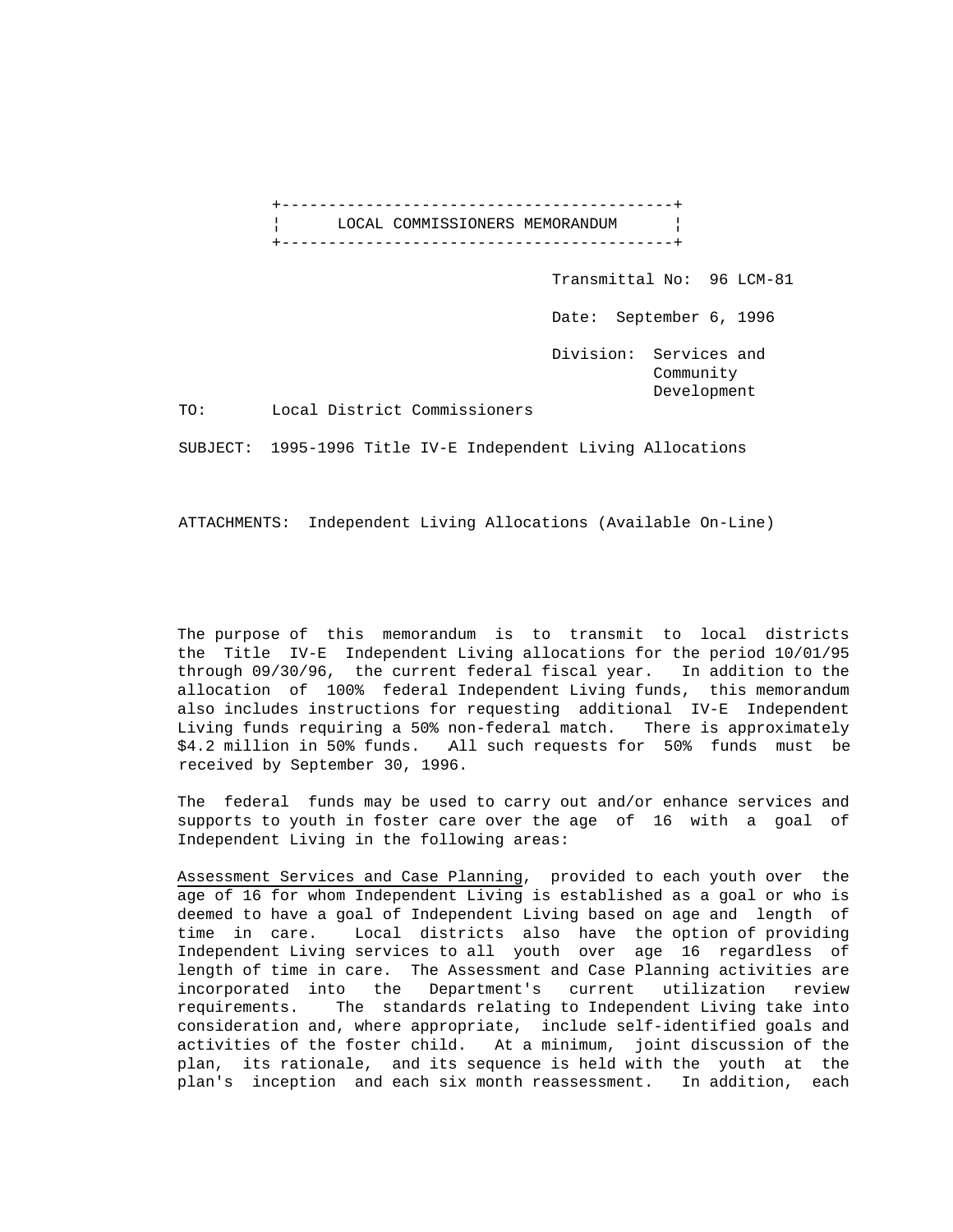Trans. No. 96 LCM-81 **Page No. 2** Page No. 2

 youth who will be discharged to Independent Living must receive a 90 day notification of discharge, including the established discharge plan. The plan also outlines coordination of services otherwise available to the youth.

\_\_\_\_\_\_\_\_\_\_\_\_\_\_\_\_\_\_\_\_\_\_\_\_\_\_\_\_\_\_\_\_\_\_\_\_\_\_\_\_\_\_\_\_\_\_\_\_\_\_\_\_\_\_\_\_\_\_\_\_\_\_\_\_\_\_\_\_\_\_\_\_\_\_\_\_\_

 Educational Services, an integral part of the Independent Living plan for each youth over the age of sixteen.

- 1. Academic Support Services, to support the completion of the foster child's formal education through either completion of a high school diploma program or equivalency program. Where appropriate, this service can be provided to those youth for whom continuation in a college degree program is determined beneficial. Academic Support Services for which payment can be made can include, but are not limited to, educational and career assessment and counseling, tutorial services, remedial instruction, examination preparation and resource and referral services. Payment of college tuition costs is not allowable under Academic Support Services.
- 2. Vocational Training, where appropriate, to those youth in foster care who will not pursue post-secondary education or who may not graduate from high school before their twentieth birthday. In some instances, a youth may not benefit from such vocational training due to limited academic proficiency. In these instances, remedial education is required prior to the provision of the vocational training. Vocational training includes, but is not limited to, training programs in a marketable skill or trade or formal on-the job training. Vocational training may include two year college programs with specific vocational objectives, occupational training supported by other State or federal funds or provided by organizations which have demonstrated effectiveness in providing such training.
- 3. Independent Living Skills Training, which must offer, at a minimum, the following:
	- o Job search
	- o Career Counseling
	- o Locating housing/apartments
	- o Budgeting
	- o Shopping
	- o Cooking
	- o Housecleaning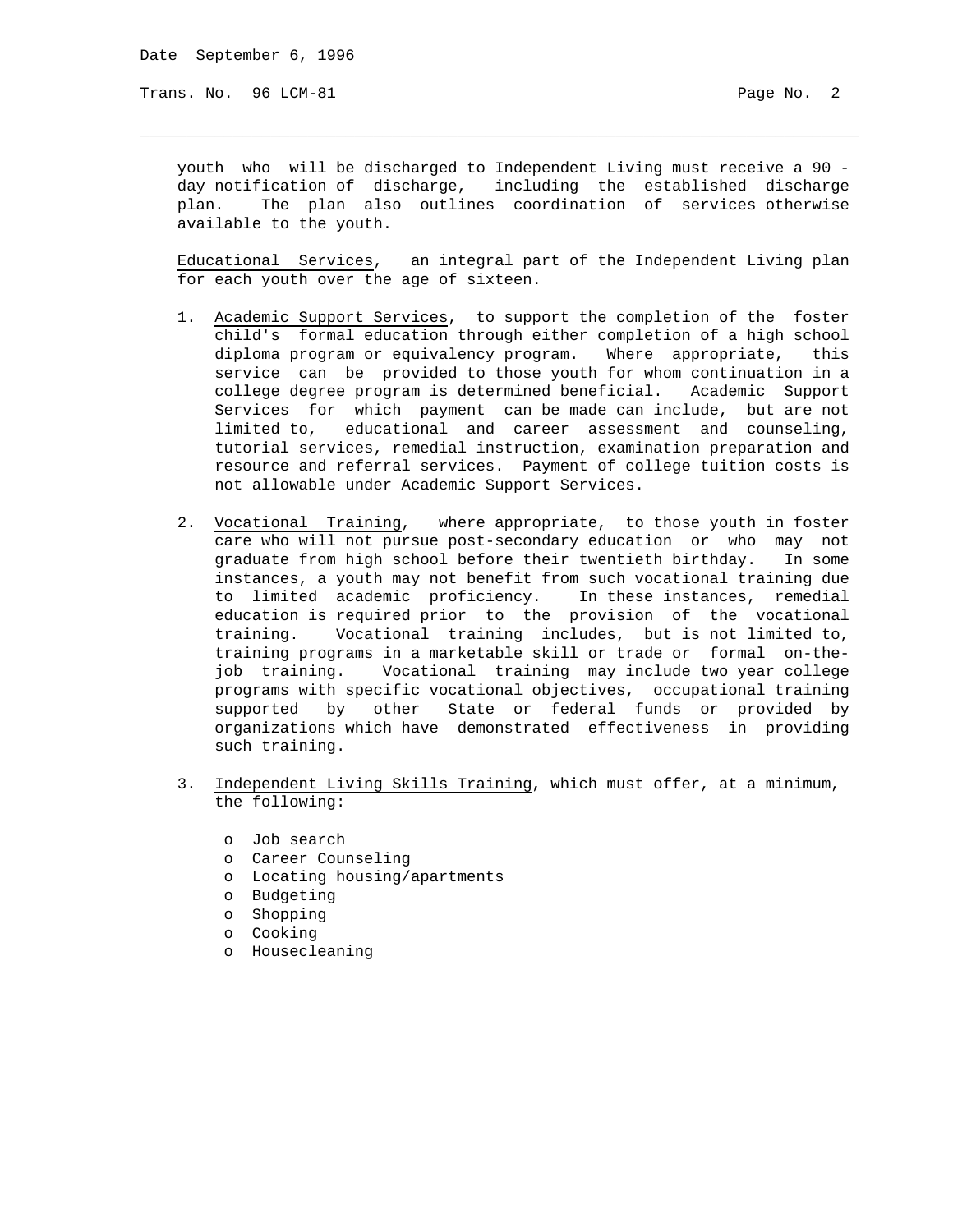Trans. No. 96 LCM-81 **Page No. 3** 

 Independent Living Stipends, provided to foster children over the age of sixteen who have an established goal of Independent Living, are deemed to have a goal of Independent Living or who are otherwise actively participating in the Independent Living program. This financial incentive is available to only those youth participating in the Independent Living Program as outlined in the case plan and may be suspended for periods of unplanned inactivity. The stipend is paid on a monthly or more frequent basis, dependent on the youth's capabilities. The stipend amount is raised incrementally on a yearly basis dependent on the youth's age. Districts may opt to continue payment of the stipend through the trial discharge period for those youth continuing in the district's custody. Any stipend received through the trial discharge period may not be used for room and board purposes. Payment of the stipend serves a threefold purpose: incentive to participate in the Independent Living Program, money management experience, and a means whereby savings can accumulate to assist in the transition to Independent Living. During the trial discharge period, the optional payment of the stipend encourages the continuation of the case management relationship as well as, to a small degree, increasing a youth's financial resources during the critical first months of living independently.

\_\_\_\_\_\_\_\_\_\_\_\_\_\_\_\_\_\_\_\_\_\_\_\_\_\_\_\_\_\_\_\_\_\_\_\_\_\_\_\_\_\_\_\_\_\_\_\_\_\_\_\_\_\_\_\_\_\_\_\_\_\_\_\_\_\_\_\_\_\_\_\_\_\_\_\_\_

 Aftercare Services, required for any youth over the age of 16 who is discharged to Independent Living through a trial discharge period. Custody of the youth is retained and certain requirements for casework contacts and service provision apply. At a district's option, and according to the needs of the youth, the trial discharge period may continue until a youth reaches the age of 21. If a youth loses housing during the period of trial discharge, the district must assist the youth to find other appropriate housing or re-place the youth in foster care, if necessary. In addition, when custody ceases, the district must maintain supervision of the youth until the youth is 21. Supervision includes casework contacts and referral to needed services, including income and housing services, with sufficient follow-up to ensure that the youth has begun to receive the necessary services.

## I. BASIC ALLOCATION OF 100% FEDERAL FUNDS

 Over 96% of the 100% (non-matched) federal Independent Living funds are being allocated to social services districts. The remaining funds are allocated to DFY to support eligible youth in its care and custody.

 These allocations are based on a level of 100% federal funds at \$7.4 million.

 The basis for a district's allocation is the same as that used in prior years. The allocation formula takes into consideration both current population and recent expenditure history. Half of the available funds are allocated across districts based on each district's proportion of the statewide population of eligible youth. This figure includes the number of eligible youth in Trial Discharge status. Population figures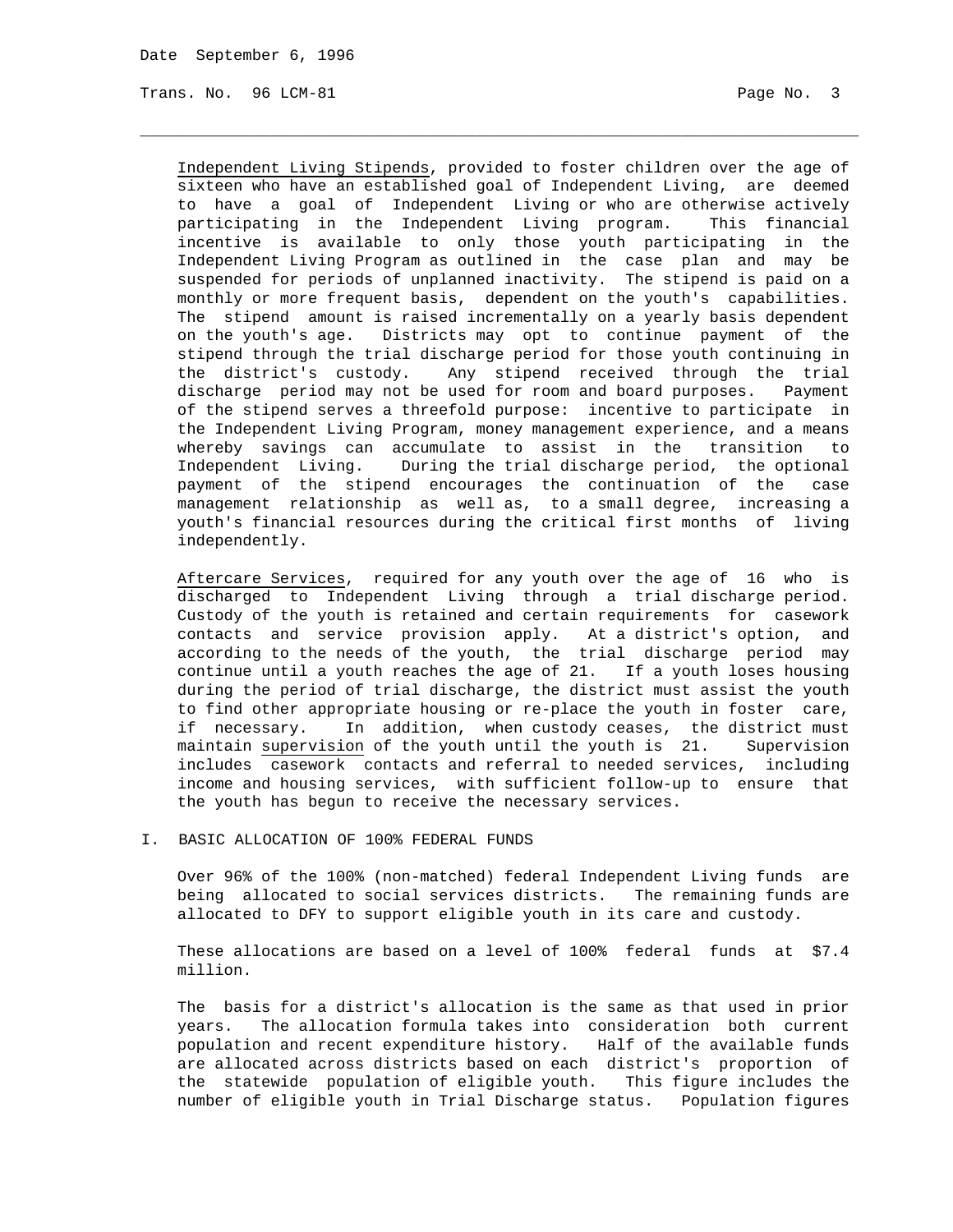Trans. No. 96 LCM-81 **Page No. 4** Page No. 4

 of eligible children in the district's custody are increased to reflect DFY-custody youth in voluntary agencies for which the district is fiscally responsible. To calculate the appropriate DFY add-on, the number of such youth from a county is averaged for the previous three year period. This number is added to the district's population figure before determining the district's proportion of the eligible population.

\_\_\_\_\_\_\_\_\_\_\_\_\_\_\_\_\_\_\_\_\_\_\_\_\_\_\_\_\_\_\_\_\_\_\_\_\_\_\_\_\_\_\_\_\_\_\_\_\_\_\_\_\_\_\_\_\_\_\_\_\_\_\_\_\_\_\_\_\_\_\_\_\_\_\_\_\_

 The remaining half of the allocation is based on each district's proportion of expenditures of all IV-E Independent Living funds during the prior year. These include both those funds requiring a non-federal match and those without a match requirement.

 This weighted approach affords the greatest degree of stability to districts across program years, balancing, to some degree, population size with intensity of programming.

 Once a district exhausts its allocation of 100% (non-matched) Independent Living funds, no additional claims for reimbursement will be honored unless the district has requested an allocation of funds requiring a 50% non-federal match. Instructions for requesting additional funds are described below.

II. AVAILABILITY OF FEDERAL INDEPENDENT LIVING FUNDS WITH A 50% NON-FEDERAL MATCH REQUIREMENT

 The federal government continues to make funds available to states for Independent Living services over the original appropriation of \$7.4 million. However, the additional funds carry with them the requirement for a 50% match for these dollars. New York State has available approximately \$4.2 million in this year's allocation. These funds are being made available to districts.

 As in prior years, the Department does not expect any availability of State funds to serve as part of the match requirement. Therefore, rather than allocating these funds in a manner similar to the 100% funds, the Department instead is encouraging districts to apply for a portion of these dollars. As part of the request, districts must identify the level and source of match available to generate the federal share.

 Eligible matching contributions may be cash or in-kind contributions of services, equipment, or property, and they may originate with a third party. The matching funds may originate, in whole or part, from other State funding programs and agencies. Districts are encouraged to review 92-LCM-3 for further guidance on maximizing related state funding programs. Other limitations on the match include the following:

- the matching funds may not be federal funds;
- the funds can not currently serve as a match for other federal funds; and,
- the funds must be used for purposes otherwise allowable under this program. Primary among the program restrictions is the prohibition on using the funds for room and board payments.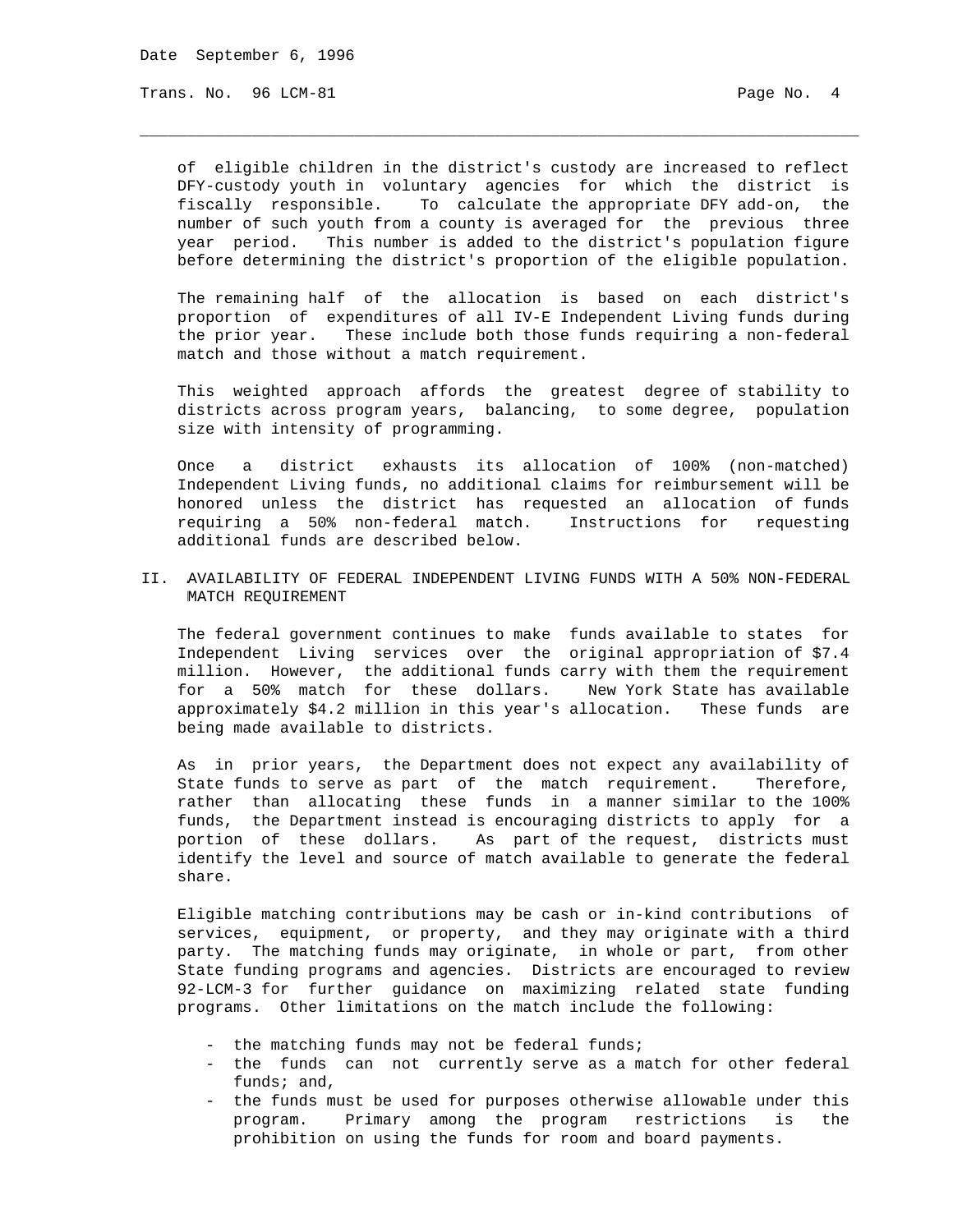Trans. No. 96 LCM-81 **Page No. 5** Page No. 5

III. APPLICATION PROCEDURES FOR INDEPENDENT LIVING FUNDS REQUIRING A 50% NON-FEDERAL MATCH

\_\_\_\_\_\_\_\_\_\_\_\_\_\_\_\_\_\_\_\_\_\_\_\_\_\_\_\_\_\_\_\_\_\_\_\_\_\_\_\_\_\_\_\_\_\_\_\_\_\_\_\_\_\_\_\_\_\_\_\_\_\_\_\_\_\_\_\_\_\_\_\_\_\_\_\_\_

 Districts interested in augmenting their allocation of 100% Federal Independent Living funds with IL funds requiring a 50% non-federal match should submit a letter of application containing the following information:

- o The maximum amount of additional funds the district requests to be added to its allocation;
- o An assurance that funds will be used solely to support services for youth eligible under the IV-E Independent Living Program;
- o A description of the source(s) and nature of match resources;
- o A summary of the purposes for which the funds will be used; and,
- o The level of expansion or measurable enhancement of services for the eligible youth, particularly in those instances where the district is proposing to contract for a service already available through the provider agency.

 All requests must be received by September 30, 1996 so that allocations can be made based on overall State demand for these funds. The letter of application should be submitted to my office to the attention of Nancy Martinez (0fb030) with a copy submitted to the appropriate S&CD Regional Office. Upon approval of the district's request, the district's allocation of Independent Living funds will be augmented to include these funds.

IV. FUNDS TO SERVE YOUTH AGES 14 AND 15 WITH A PERMANENCY PLANNING GOAL OF INDEPENDENT LIVING

 Services to these youth are not eligible for reimbursement under the federal Title IV-E Independent Living program. Department regulations allow for the establishment of a permanency planning goal of Independent Living for youth younger than age 16. The establishment of this goal requires that the youth be assisted in developing a full array of skills necessary to move towards a self-reliant young adulthood. Districts should continue to claim expenditures for youth under the age of 16 in Column 4 of the RF-4. Claims for services provided to these youth will be reimbursed through State foster care funds, and these payments will be included in the district's Family and Children's Services Block Grant.

- V. CLAIMING PROCEDURES AND MISCELLANEOUS PROGRAM INFORMATION
	- o Districts should claim funds in the 100% federal share column on the RF 4 for eligible youth up to their 100% allocation.
	- o Upon approval of the district's request for Independent Living funds requiring a 50% non-federal match, expenditures for these services should be claimed in Column 3 of the RF-4.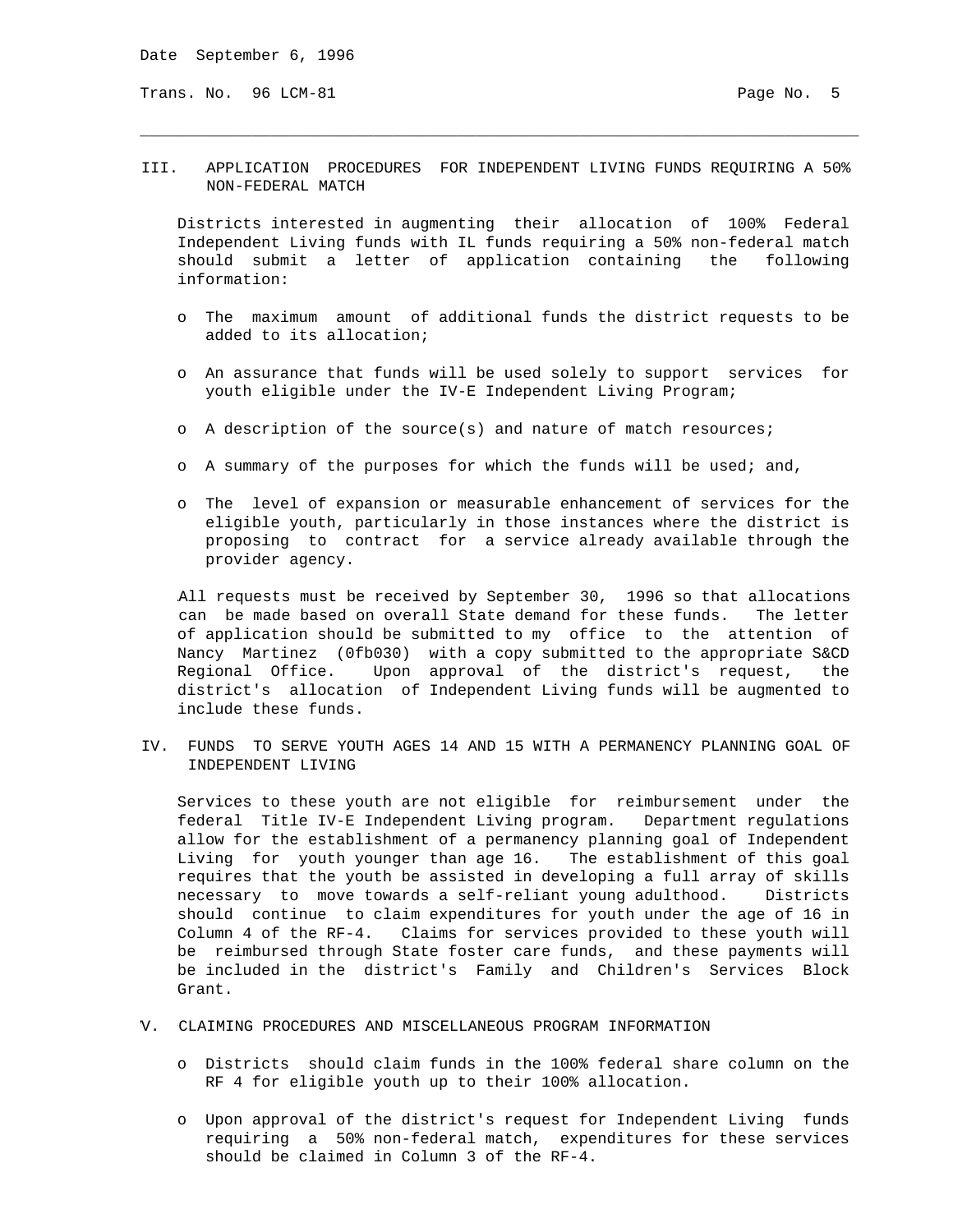Trans. No. 96 LCM-81 **Page No. 6** Page No. 6

Other aspects of the program remain the same as in previous years:

\_\_\_\_\_\_\_\_\_\_\_\_\_\_\_\_\_\_\_\_\_\_\_\_\_\_\_\_\_\_\_\_\_\_\_\_\_\_\_\_\_\_\_\_\_\_\_\_\_\_\_\_\_\_\_\_\_\_\_\_\_\_\_\_\_\_\_\_\_\_\_\_\_\_\_\_\_

- o All claims for reimbursement of Independent Living expenditures prior to 09/30/96 must be submitted to the Bureau of Local Financial Operations by November 30, 1996.
- o Any use of federal Independent Living initiative funds for the purchase of equipment having a unit cost in excess of \$5,000 requires prior federal approval. Requests for approval of such expenditures should be submitted to my office to the attention of Nancy Martinez, with a copy to the appropriate Regional Office.
- o EDP-related expenditures of any amount (hardware, software, programming services, etc.), must be submitted to the Local District Proposal Review section of the Division of SSIS for approval.

 If there are any questions concerning claiming procedures, call Roland Levie (FMS001), Regions I-IV, at 1-800-343-8859, ext. 4-7549 or directly at (518) 474-7549. In Region V, contact Marvin Gold (0fn270) at (212) 383-1733. All other questions should be directed to the appropriate Regional Office of the Division of Services and Community Development.

 $\overline{\phantom{a}}$  , and the state of the state of the state of the state of the state of the state of the state of the state of the state of the state of the state of the state of the state of the state of the state of the stat

 Rose M. Pandozy Deputy Commissioner Division of Services and Community Development